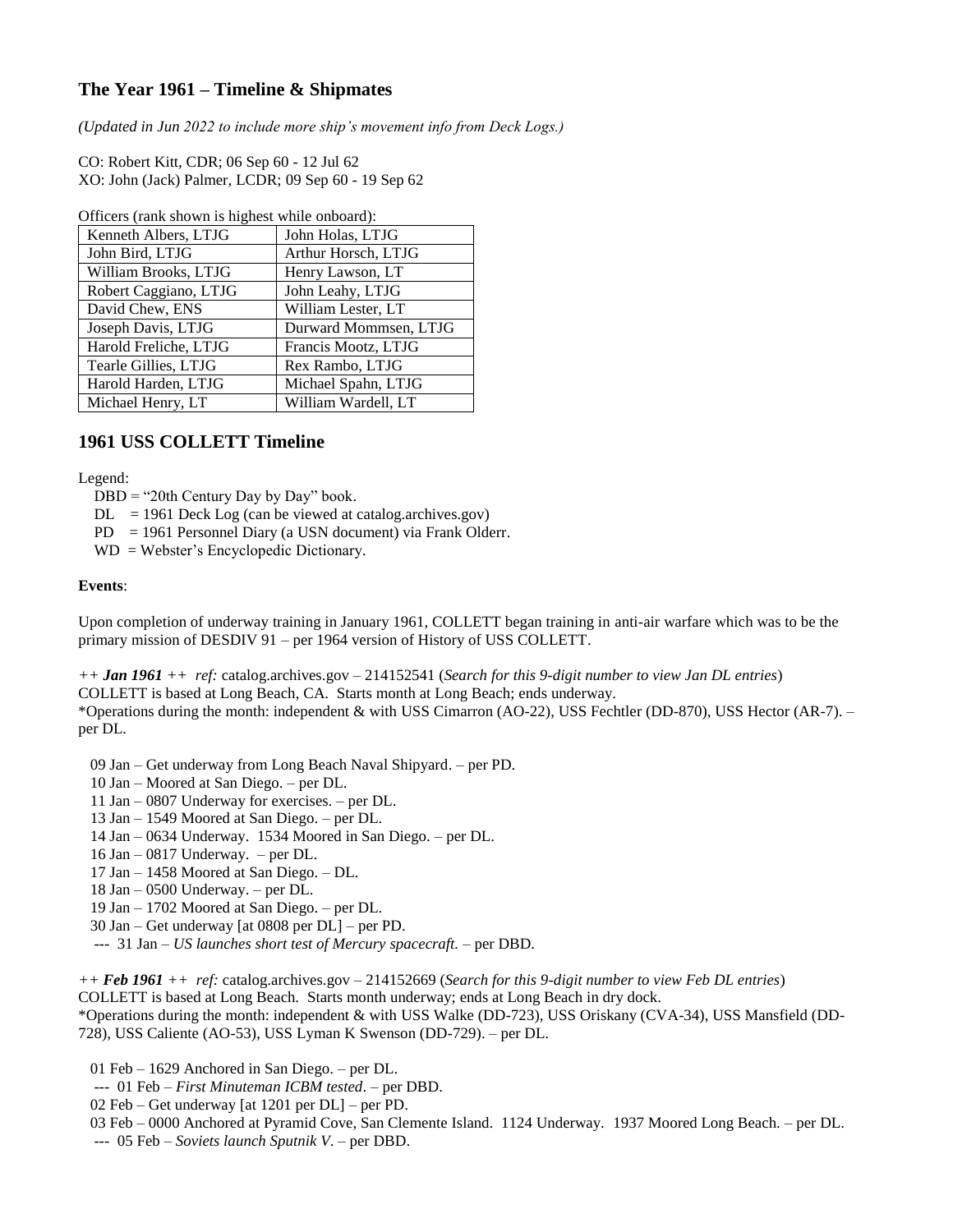06 Feb – \*Get underway [at 0814 per DL]. – per PD.

\*Bent periscope of submarine in exercise. – per DL.

10 Feb – 1744 Moored at Long Beach. – per DL.

13 Feb – Get underway [at 0759 per DL]. – per PD.

17 Feb – 0745 Moored at Long Beach. – per DL.

--- 17 Feb – *1400 armed exiles land at Bay of Pigs, Cuba*. – per DBD.

24 Feb – 1032 Entered dry dock. – per DL.

*++ Mar 1961 ++ ref:* catalog.archives.gov – 214152785 (*Search for this 9-digit number to view Mar DL entries*) COLLETT is based at Long Beach. Starts month at Long Beach in dry dock; ends at Long Beach. \*Operations during the month: independent & with USS Arnold J Isbell (DD-869), USS Bon Homme Richard (CVA-31), USS

Mansfield (DD-728), USS Hamul (AD-20), USS DeHaven (DD-727). – per DL.

03 Mar – \*Get underway [at 0837 from dry dock per DL]. – per PD.

\* 1850 Moored at Long Beach. – per DL.

06 Mar – Get underway [at 0759 per DL]. – per PD.

10 Mar – 1518 Moored Long Beach. – per DL.

27 Mar – Get underway [at 0839 per DL]. – per PD.

29 Mar – 1255 Moored at Long Beach. – per DL.

30 Mar – Get underway [at 0856 per DL] & return to port [1334 per DL]. – per PD.

31 Mar – \*Get underway [at 0759 per DL]. – per PD.

\*1639 Return to port. – per DL.

*++ Apr 1961 ++ ref:* catalog.archives.gov – 214152913 (*Search for this 9-digit number to view Apr DL entries*) COLLETT is based at Long Beach. Starts month at Long Beach; ends at Long Beach. \*Operations during the month: independent & with USS Mansfield (DD-728), USS Ticonderoga (CVA-14), USS Manatee

(AO-58), USS Berry (DE-1035), USS Maddox (DD-731), USS Brush (DD-745), USS Lyman K Swenson (DD-729), USS Blue (DD-744), USS DeHaven (DD-727). – per DL.

01-17 Apr – Moored at Long Beach. – per DL.

--- 12 Apr – *Russian Yuri Gagarin is first man in earth orbit*. – per DBD & WD.

17 Apr – Get underway [at 0814 per DL]. – per PD.

--- 17 Apr – *Cuban exiles defeated at Bay of Pigs in Cuba*. – per DBD.

27 Apr – 1333 Moored at Long Beach. – per DL.

*++ May 1961 ++ ref:* catalog.archives.gov – 214153037 (*Search for this 9-digit number to view May DL entries*) COLLETT is based at Long Beach. Starts month at Long Beach; ends at Long Beach. \*Operations during the month: independent & with USS Lyman K Swenson (DD-729), USS Blue (DD-744), USS Yorktown  $(CVS-10)$  – per DL.

01 May – \*Moored at Long Beach. – per PD.

\*COLLETT is transferred to DESDIV 92 with the USS Swenson (DD-729), USS Blue (DD-744), and USS Shelton (DD-790). Intensive training in ASW (Anti-Submarine Warfare) followed. This included taking part in all the major FIRST Fleet exercises and helping to develop and evaluate new tactics in ASW. COLLETT was the first ship of the division to join Hunter/Killer (HUK) TG ALFA – per 1964 version of History of USS COLLETT.

--- 05 May – *Alan Shepard in 15 min flight of Mercury spacecraft is first American in space*. – per DBD.

08 May – Get underway [at 0812 per DL]. – per PD.

10 May – 0758 Arrive Port Huemene, CA. 1600 Get underway. – per DL.

12 May – 1633 Moored at Long Beach. – per DL.

15 May – Get underway [at 0813 per DL] & return to port [at 1355 per DL]. – per PD.

16 May – Get underway [at 0615 & return to port at 2009 per DL]. – per PD.

17 May – \*Get underway [at 0625 per DL] & return to port [at 1742 per DL]. – per PD.

\*On or about this date, an incident occurred in Mount 53; see **NOTE 7** below for details.

18 May – Get underway [at 1034 per DL]. – per PD.

19 May – 1648 Moored at Long Beach. – per DL.

*++ Jun 1961 ++ ref:* catalog.archives.gov – 214153165 (*Search for this 9-digit number to view Jun DL entries*) COLLETT is based at Long Beach. Starts month at Long Beach; ends at Long Beach.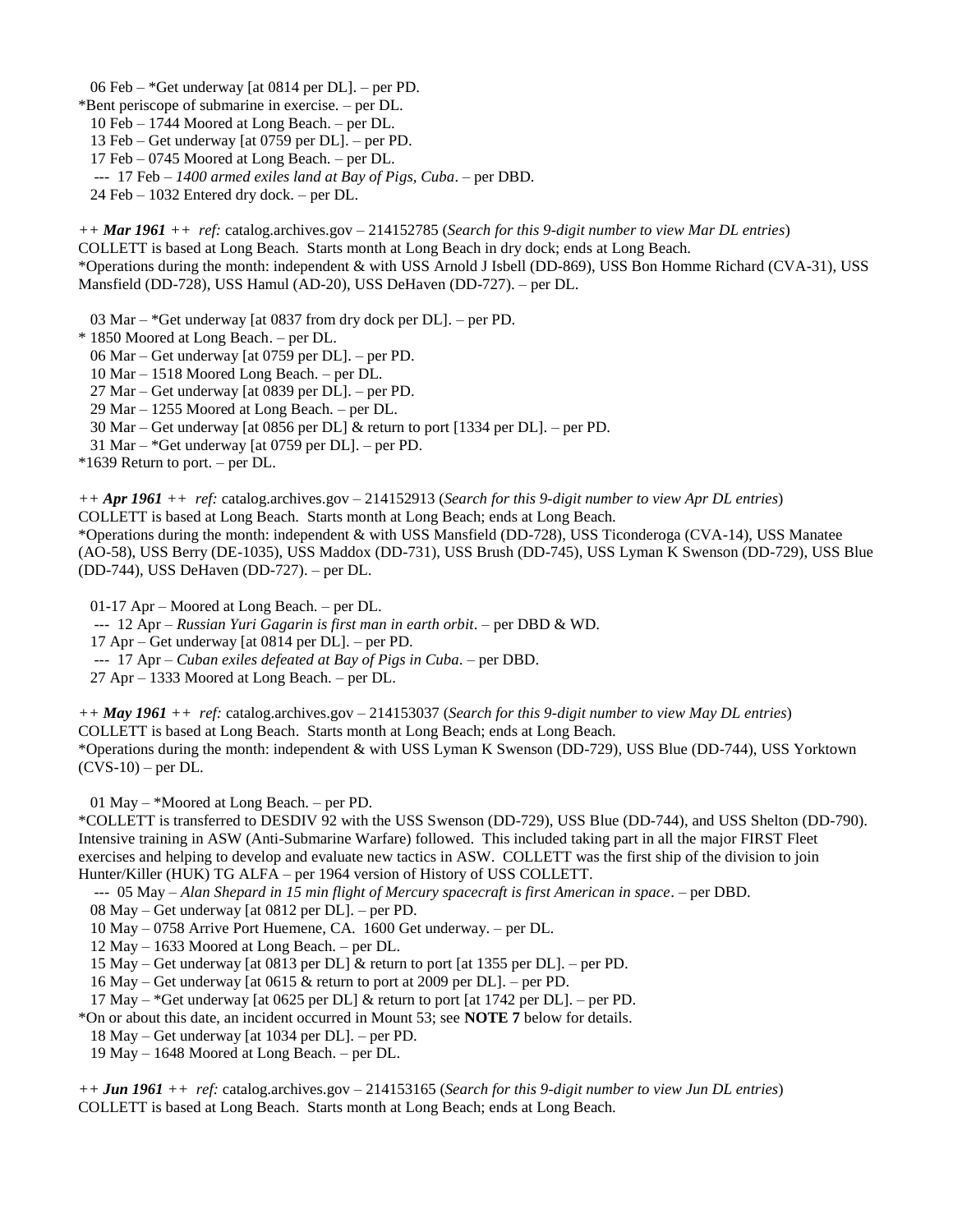\*Operations during the month: independent & with USS Passumsic (AO-106), USS Lyman K Swenson (DD-729), USS Blue (DD-744), USS Yorktown (CVS-10), USS Platte (AO-24), USS Brush (DD-745), USS Maddox (DD-731), USS Moore (DD-741), USS Preston (DD-795). – per DL.

02 Jun – 0953 Moved from mooring to dry dock. – per DL.

09 Jun – \*0830 Left dry dock. – per DL.

\* 1004 Get underway [at 1004 per DL] with 90 civilian guests [and dependents per DL]. – per PD.

\*1522 Moored. – per DL.

12 Jun – Get underway [at 0800 per DL]. – per PD.

16 Jun – 1529 Moored at Long Beach. – per DL.

19 Jun – Get underway [at 0809 per DL]. – per PD.

23 Jun – 1538 Moored at Long Beach. – per DL.

*++ Jul 1961 ++ ref:* catalog.archives.gov – 214153289 (*Search for this 9-digit number to view Jul DL entries*)

COLLETT is based at Long Beach. Starts month at Long Beach; ends underway bound for Seattle.

\*Operations during the month: independent & with USS Benner (DDR-807), USS Blue (DD-744), USS Turner Joy (DD-951), USS Lexington (CVS-16), USS Shelton (DD-790), USS Lyman K Swenson (DD-729), USS Chemung (AO-30), USS Mataco (ATF-86), USS Larson (DDR-830), USS Providence (CLG-6), USS Estes (AGC-12). – per DL.

07 Jul – Get underway [at 0730. 1840 moored in Long Beach per DL]. – per PD.

11 Jul – Get underway [at 0759. 1133 anchored at Long Beach. 1532 underway per DL]. – per PD.

12 Jul - 1602 Moored at Long Beach. – per PD.

24 Jul – Get underway [at 0823 per DL]. – per PD.

28 Jul – 1512 Moored at Long Beach. – per DL.

29 Jul – Get underway [at 1730 per DL]. – per PD.

30-31 Jul – Underway [enroute to Seattle – per DL]. – per PD.

*++ Aug 1961 ++ ref:* catalog.archives.gov – 214153417 (*Search for this 9-digit number to view Aug DL entries*) COLLETT is based at Long Beach. Starts month underway; ends underway.

\*Operations during the month: independent & with USS Estes (AGC-12), USS Larson (DDR-830), USS Providence (CLG-6), USS DeHaven (DD-727), USS Benner (DDR-807), USS Lyman K Swenson (DD-729), USS Bennington (CVS-20). – per DL.

First week of Aug – \*COLLETT is at Seattle, WA for Seafair – per Bill Brooks & Al Wapstra in Aug 2010. \*COLLETT took time off to make a public relations trip to Seattle, WA, to take part in the annual "Sea Fair" celebration – per 1964 version of History of USS COLLETT.

03 Aug – 1324 Moored at Seattle, WA. – per DL.

07 Aug – Get underway [at 0838 per DL]. – per PD.

11 Aug – 0854 Anchored at Long Beach, CA. – per DL.

--- 12-15 Aug – *E. Germans build wall between E. & W. Berlin*. – per WD.

--- 20 Aug – *E. Germans construct Berlin Wall*. – per DBD.

28 Aug – Get underway [at 0800 per DL]. – per PD.

31 Aug – Daylong ASW exercises with USS Ronquil (SS-396) – per Bill Brooks, Al Wapstra, & Bob Kitt in Aug 2010

--- 31 Aug – *Soviets resume atomic tests*. – per DBD.

*++ Sep 1961 ++ ref:* catalog.archives.gov – 214153545 (*Search for this 9-digit number to view Sep DL entries*) COLLETT is based at Long Beach. Starts month underway; ends at Long Beach.

\*Operations during the month: independent & with USS Bennington (CVS-20), USS Lyman K Swenson (DD -729), USS Frank Knox (DD-742), USS Agerholm (DD-826), USS Blue (DD-744). – per DL.

\*In September through November, a sea power demonstration for the new CNO, ADM George Anderson, continued training as part of HUK Group ALFA, commanded by RADM George Miller, COMCARDIV FIFTEEN, in the USS Bennington (CVS-20) – per 1964 version of History of USS COLLETT.

01 Sep – 1454 Moored at Long Beach, CA. – per DL.

05 Sep – Get underway [at 0755 per DL]. – per PD.

08 Sep – 1541 Moored at Long Beach. – per DL.

--- 13 Sep – *Unmanned Mercury spacecraft orbited & recovered*. – per DBD.

25 Sep – Get underway [at 0759 per DL]. – per PD.

29 Sep – 2039 Moored at Long Beach. – per PD.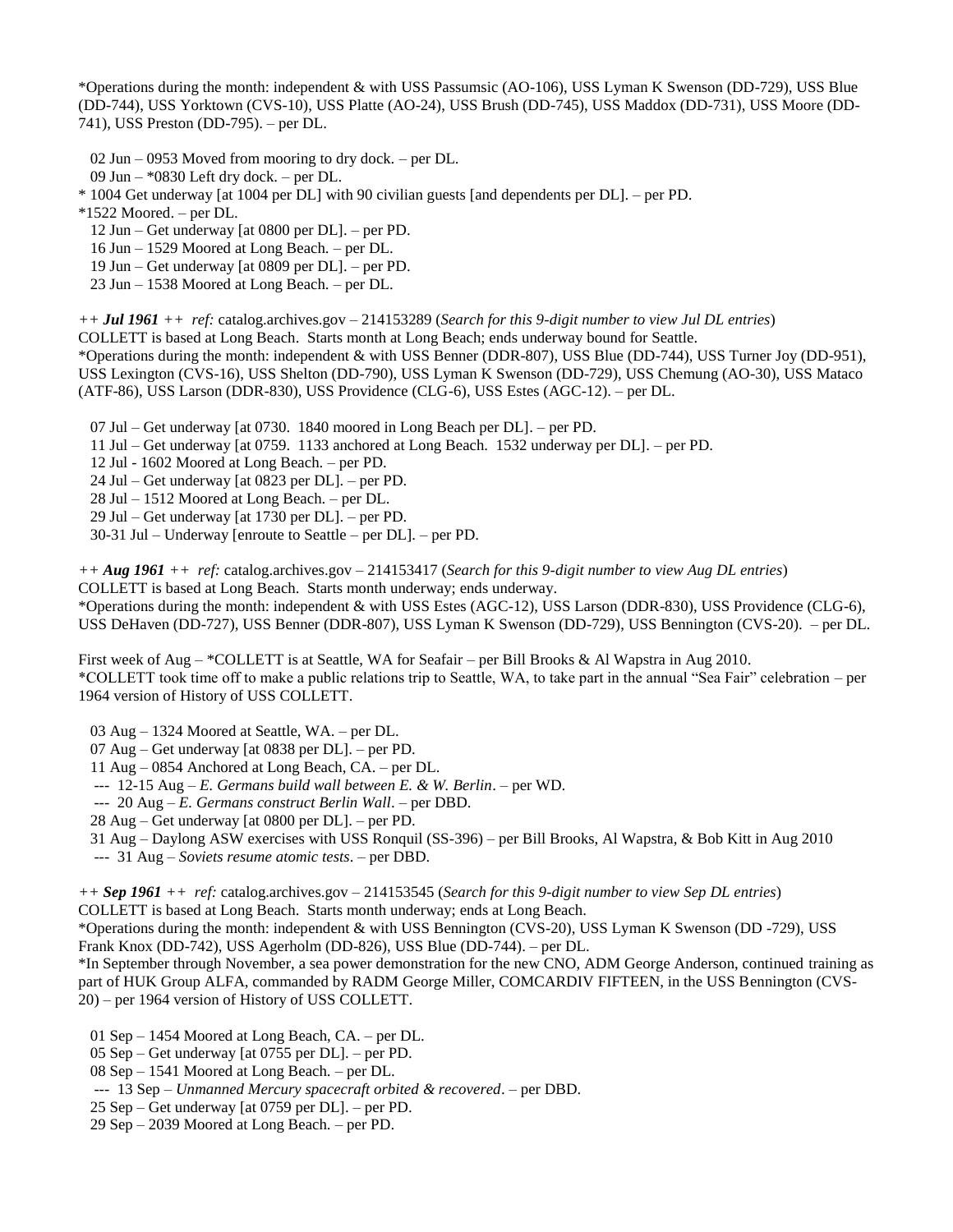*++ Oct 1961 ++ ref:* catalog.archives.gov – 214153669 (*Search for this 9-digit number to view Oct DL entries*) COLLETT is based at Long Beach. Starts month at Long Beach; ends underway.

\*Operations during the month: independent & with USS Lyman K Swenson (DD-729), USS Shelton (DD-790), USS Blue (DD-744),USS McKean (DD-784), USS Hubbard (DD-748), USS Bennington (CVS-20), USS Anderson (DD-786), USS McDermut (DD-677), WSS Wedderburn (DD-684), USS Rainer (AE-5), USS Pictor (AF-54), USS Astabula (AO-51), USS Black (DD-666), USS Trathen (DD- 530). – per DL.

\*Continued training as part of HUK Group ALFA, commanded by RADM George Miller, COMCARDIV FIFTEEN, in the USS Bennington (CVS-20) – per 1964 version of History of USS COLLETT.

02 Oct – Get underway [at 0756 per DL]. – per PD.

13 Oct – 1225 Moored at Long Beach. – per DL.

--- 26 Oct – *16 hour standoff of Soviet & US tanks in Berlin*. – per DBD.

 30 Oct – Get underway [at 1306 to proceed to anchorage & at 1645 to return to moor at pier 16 at 1725 per DL]. – per PD. 31 Oct – Get underway [at 1734 per DL]. – per PD.

*++ Nov 1961 ++ ref:* catalog.archives.gov – 172748281 (*Search for this 9-digit number to view Nov DL entries*) COLLETT is based at Long Beach. Starts month underway; ends underway.

\*Operations during the month: independent & with USS Bennington (CVS-20), USS Shelton (DD-790), USS Lyman K Swenson (DD-729), USS Cowell (DD-547),USS Blue (DD-744), USS Trathan (DD-530), USS Prichett (DD-547), USS Black (DD-666), USS Passumpic (AO-107), USS Kitty Hawk (CVA-63), HMCS Skeena (DDE-207), USS Coral Sea (CVA-43). – per DL.

\*Continued training as part of HUK Group ALFA, commanded by RADM George Miller, COMCARDIV FIFTEEN, in the USS Bennington (CVS-20) – per 1964 version of History of USS COLLETT.

9 Nov – 1446 Moored at Long Beach. – per DL.

14 Nov – Get underway [at 1602 per DL]. – per PD.

18 Nov – 1548 Moored at Long Beach. – per DL.

27 Nov – Get underway [at 0817 per DL]. – per PD.

--- 29 Nov – *US orbits chimp twice in Mercury spacecraft & recovers him.* – per DBD.

*++ Dec 1961 ++ ref:* catalog.archives.gov – 172748405 (*Search for this 9-digit number to view Dec DL entries*) COLLETT is based at Long Beach. Starts month underway; ends at Long Beach.

\*Operations during the month: independent & with USS Shelton (DD-790) and USS Lyman K Swenson (DD-729). – per DL. \*COLLETT prepared for her eleventh WESTPAC tour by undergoing a 2-week tender availability and leave period for all hands – per a 1964 version of History of USS COLLETT.

01 Dec – 1734 Anchored at Long Beach. 1901 Moored at pier 15. – per DL.

 15 Dec – Get underway [at 1320 for shifting berths dead plant in a nest of 3 destroyers from pier 16 to pier 15 per DL. At 1412 moored at pier 15 – per DL.] – per DPD.

 29 Dec – Get underway [at 0919 for machinery trials and dependents cruise per DL. 1339 Moored at Long Beach pier 15 per DL]. – per DPD.

**NOTE 1**: Prior to Mar 62, COLLETT deployed as part of USS Bennington ASW Group & changed home port to Yokosuka, Japan – per Art Horsch.

**NOTE 2**: Per Chuck Kiesling in 2010, there were 122 shipmates on board for the entire year of 1961, however, per the PD, 460 shipmates served for some time during the year.

**NOTE 3** Per Bill Brooks in Aug 2010: In 1961 we went to Seattle to participate in the Sea Fair. I remember seeing the Space Needle under construction.

\* Also in Aug 10, Al Wapstra added: It had to be 1961 because we were underway after bow replacement to Seattle for Sea Fair. [Per Internet websites in Aug 10, the Seattle Sea Fair is traditionally held the first week of August.]

**NOTE 4:** Sub Incident #1 – Per Al Wapstra in Aug 10: In 1961 [31 Aug 1962 per Bob Kitt], we were off the coast of Southern California during night ops with a San Diego based sub. The skipper [Bob Kitt] ordered us to have our 5-inch gun barrels on Mounts 51, 52 and 53 sticking straight up to look like a civilian steamer. We ran some bed sheets from main mast to the forward railings on the signal bridge to break our DD profile. I helped with the bed sheet work. We thought it was pretty funny, but it sure did fool that sub skipper. We also went to one screw and steaming at low speed.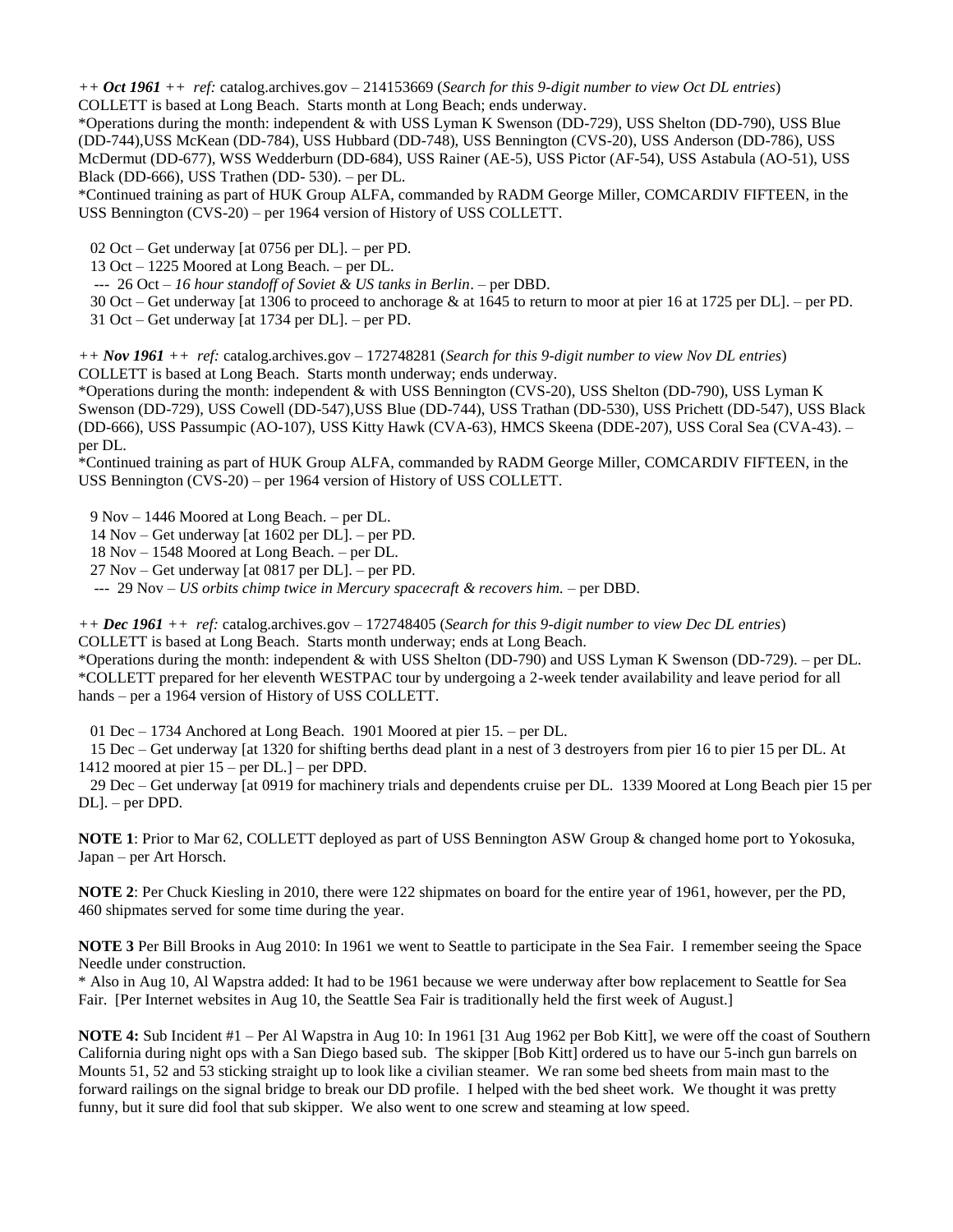\* Also in Aug 10, Bill Brooks added: Wapstra has described the exercise with the sub where we were proactive and tried to confuse the sub. It was a day-long exercise with the USS RONQUIL (SS-396). We did a number of things to try to convince the sub we were not a destroyer for us to get close enough for a simulated attack.

\* Also in Aug 10, Bob Kitt provided a copy of the letter dated 31 Aug 1961 from the skipper of the RONQUIL for our usscollett.com website. Bob also added: I offered this exercise as a game to the wardroom officers and asked their comments. They liked it and we had another discussion in the mess decks with many of the crew. The exercise was for us to transit a corridor while the sub was to try to detect us and to fire a green flare if they got a torpedo solution on us. The ideas presented included using bed sheets to give the appearance of a sailing ship. Our lights were deliberately altered to white over red (fishing ahead, red over white, pilot in sight—an old saying). The engineers offered using the idea of using a single screw instead of a DD's double screws plus banging on a frame so it would sound like a commercial type of propulsion. There were other ideas that I can't recall now, but the short of it was that we made the transit without being detected. The sub skipper said they did sight us, but didn't connect it with the disguised configuration. That's what a wacky skipper and a fun crew can do to lighten up the usual daily and expected routine.

\* Also in Aug 10, Ray Guerra added: The Chief Boatswain's Mate had us looking for rolls of six-thread twine to tie the sheets. At night, I had the mid watch  $\&$  it looked strange from the bridge to see these sails flapping in the breeze. I can't remember who was on the helm, but I do remember him saying it was difficult steering on one screw. I think we did something with the aircraft warning lights too.

**NOTE 5:** Sub Incident #2 – Per Bill Brooks in Aug 2010: We were working as a target for a submarine [the USS RONQUIL on 31 Aug 1961 per Bob Kitt]. I was on the bridge at the time. We were zigzagging at slow speed for the Sub's junior officer practice when we ran over the sub or the sub hit us. For a while we thought we sunk it because we could not contact it on UQC [an underwater communications device]. After several harrowing minutes, the sub surfaced with its periscope bent back on a 45 degree angle. We then went back into drydock to replace our new sonar dome. The crew was really concerned about the ship being known as "Colliding Collett."

\* Also in Aug 10, Mike Henry added: When the conning officer [of the sub] put the attack scope up, the C.O. made a safety check with the search scope, saw nothing but grey, realized it was a ship and made an emergency dive. [Meanwhile,] an alert lookout [onboard COLLETT], BM3 Hoover, sighted the periscope when it broke the surface and announced it in a loud voice (for which he was famous). "Where away?" replied the OOD. "Right there" bellowed Hoover as he leaned over the bridge wing and pointed straight down. As part of the emergency dive procedure, the sub flooded all available ballast tanks which generated a huge bubble that made us fear we had ruptured the pressure hull. It took a while for the sub to level off from the dive and come to the surface.

\* Also in Aug 2010, Bob Kitt added: This incident occurred during an exercise on the return part of the corridor. COLLETT was on a scheduled zigzag plan according to the exercise plan and the sub was to make a submerged attack to train their crew on simulated torpedo approaches and torpedo solutions. They were making their first run and evidently misjudged our zigzag course so that our new course and their solution put us on top of them. The sub's periscope surfaced about 30 yards bearing about 15 degrees off our starboard bow. We were proceeding at 15 knots on scheduled courses. It was too late to take any evasive action--and under the rules, we were to maintain our course and speed regardless of the subs actions. The sub made an emergency dive, but our sonar dome was hit and dished in the top front of their conning tower and bent their extended periscope. Our calls on the underwater phone went unanswered until the sub had leveled off at about their maximum allowed depth. It was quite a sickening feeling for all of us for about eight minutes before hearing from the sub that they had leveled off and were surfacing. And what a relief it was to see it pop to the surface. Our keel mounted sonar was smashed beyond repair. At any rate, all that happened was that the sub went into San Diego's submarine dry-dock and was repaired; while COLLETT went into Long Beach and received a new sonar.

**NOTE 6**: Sub Incident #3 – Per Ray Guerra in Aug 10: I remember the Captain using a similar tactic off of San Pedro. He hid among some fishing boats running on one screw and then came rushing out when the sub was slowly snooping around on the surface. I remember the sonar was on the speakers and made some direct contact sounds going from ping, ping, ping, to ping pong as the sub dove. If I remember correctly, we fired some practice hedge hogs and got some hits.

**NOTE 7**: Mount 53 Incident – The following description is based on the recollection of several shipmates including William Brooks, Michael Henry, Albert Hartzog, & Bill Turner. Prior to the ship changing home ports from Long Beach to Yokosuka, Japan in January 1962, a number of personnel changes took place. Michael Henry recalls that the mount captain during the incident was GM2 Wayt Whitesell. During a gunnery exercise, the gun was loaded and while it was being elevated, a shipmate slipped into the pit below the gun. Whitesell observed this and immediately closed the cease fire and brake switches, freezing everything in the mount and he had everyone freeze where they were. He then depressed the barrel of the gun to gain access to the shipmate. The corpsman was called and the shipmate was removed from the pit. Bill Turner, the powderman, identified the injured shipmate, the projectileman, as Al Hartzog. Al confirmed that he was the injured shipmate; he was badly frightened as were the other crewmen in the mount. Al said his leg was broken in 14 places and he lost 6 pounds of flesh in incident. He was taken off the ship by a small helo in a wire basket after being given 2 shots of morphine. Al was treated for his injuries in the San Diego Naval Hospital. Based on a USN Personnel Diary, on May 18; Al Hartzog was sent for treatment to the Navy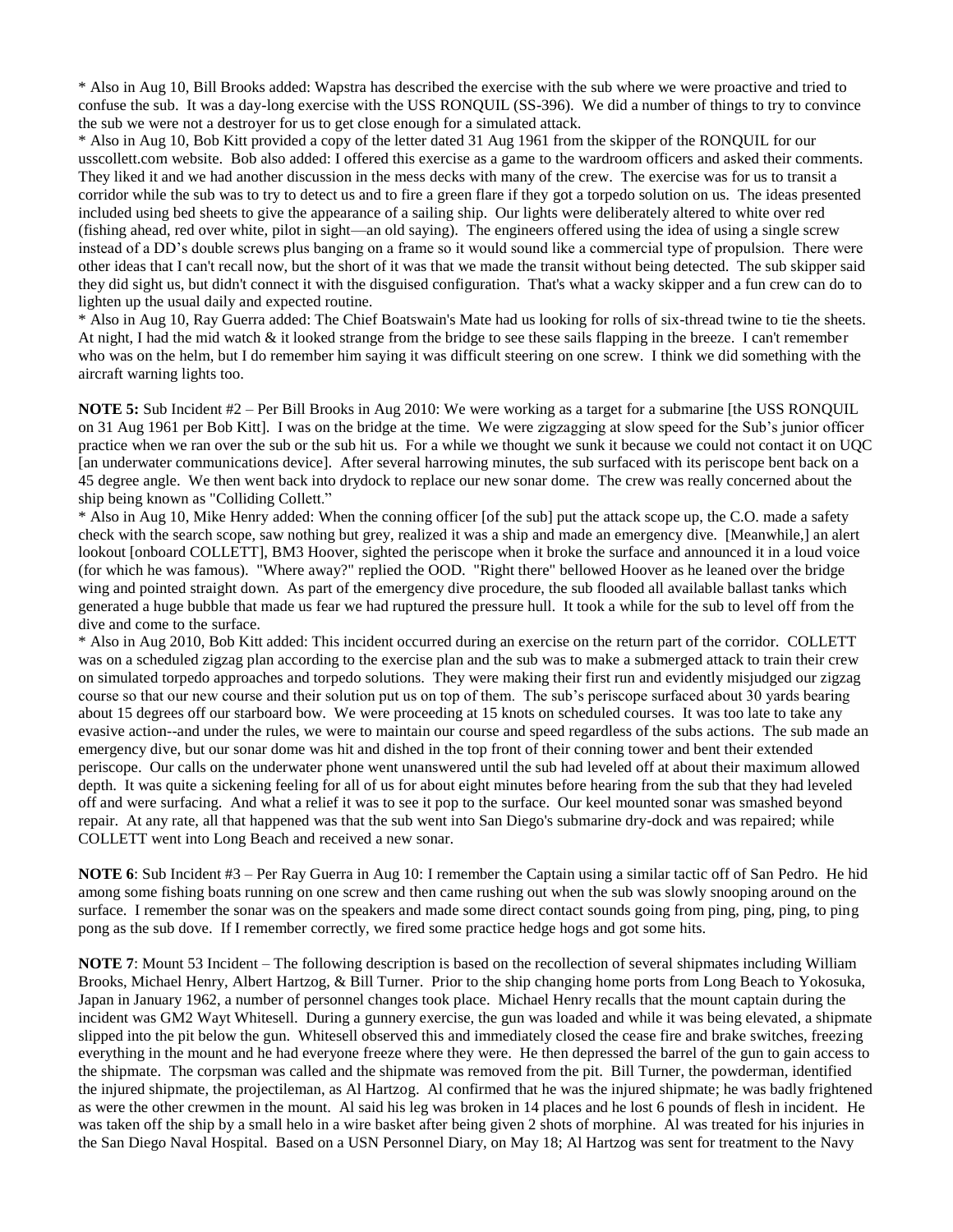Hospital at San Diego, so the incident must have occurred on or shortly before 18 May. We believe that Wayt Whitesell died in 1971.

**NOTE 8**: Also on this usscollett.com website for 1961:

- \* See Photos by, for, or via Doug Gealy, Bob Jungers, Brian Massey.
- \* See History by, for, or via Bob Kitt, Carl Rotola, Bill Wardell.
- \* See Stories by Al Wapstra.

## **1961 USS COLLETT Shipmates**

The following list includes information from USN Personnel Diaries & other publicly available sources. In Mar 2014, the entry for David Faust, SOGSN, was removed from the list after a conversation with David because he was temporarily onboard from his ship the USS MANSFIELD.

Entries marked with (d) are known (or strongly suspected) to be deceased; such entries have not been updated since 2020. Names marked with (?) are suspected of being misspelled. The rate or rank given for a shipmate is highest he attained while onboard.

To learn more (or offer a correction) about an entry, e-mail olderr730@yahoo.com. To protect the privacy of shipmates, they will be told of your enquiry but will choose if they wish to respond directly to you.

| Ables, Don R - PN2            | Kelly, Richard G - SOGSN (d)    |
|-------------------------------|---------------------------------|
| Abraham, Stanley - SN (d)     | Kelsey, Murlis O - GMG2         |
| Adams, Duane E - MM3 (d)      | Kenan, Ronald W - SA            |
| Addis, Van A - SA (d)         | Kendig, Gerald A - BT3          |
| Afenir, James T - QMSN        | Kerr, Daniel J - IC3 (d)        |
| Aiuto, Nicholas E - MM2 (d)   | Keturakis, Jack D - BM2 (d)     |
| Albers, Kenneth H - LTJG      | Kiefer, Nicholas C - BTFN       |
| Albert, Paul T - MM3 (d)      | Kight, Silas D - IC2            |
| Amavisca, Alex N - BM3 (d)    | Kingsley, Russell L - SO2       |
| Anderson, Leon M - BMSN       | Kirby, William E - CSC (d)      |
| Anderson, Robert R - GMG1 (d) | Kirk, Arthur P - SN (d)         |
| Anderson, William G - RD3 (d) | Kitt, Robert - CDR (CO)         |
| Andrews, Herman E - QM3 (d)   | Konecny, Eugene J - MM2 (d)     |
| Arceo, Angel D - DK2 (d)      |                                 |
| Arellano, Fabio R - SN        | Lackner, William W - MM3        |
| Armstrong, Ralph G - FN (d)   | LaCoss, Harrison A - EM2 (d)    |
| Arn, Franklin D - TM1         | Lancaster, Charles N - SFP2 (d) |
| Artis, Noah F - DC2 (d)       | Langley, Harold - MM2 (d)       |
| Ault, William L - SH1 (d)     | Langley, James W - QM2 (d)      |
|                               |                                 |
|                               | Lapke, Thomas N - MM3           |
| Badura, Larry J - QM3         | Larkin, Frank V - SKSN (d)      |
| Bailey, Kenneth L - RD3       | Larsen, Ronald A - SA (d)       |
| Baker, Merle W - CS1 (d)      | Latham, Billy J - RD3/RD1       |
| Baldwin, "J" Grant - PC3 (d)  | Lawson, Henry T - LTJG/LT (d)   |
| Banzhoff, Charles K - MM2     | Leahy, John H - LTJG (d)        |
| Baron, David R - RM2 (d)      | Leavitt, Norman O - GMG3 (d)    |
| Barrett, Robert W - SK3       | LeBude, Ronald V - MM3          |
| Bartlett, Norman L - SN (d)   | Lee, James P - EM3 (d)          |
| Barwick, John P - MR2 (d)     | Lemmer, Duncan L - BT2          |
| Baxter, Franklin E - SFM2     | Lesinski, Fred J - GM2 (d)      |
| Beavers, Jimmy E - SN         | Lester, William E - LTJG (d)    |
| Beitzel, Thomas A - BT3 (d)   | Leszek, Lester J - SN (d)       |
| Belknap, Bert L - GMG3        | Lewis, James F - FN/YN3         |
| Bernard, Rodney C - BT1 (d)   | Linah, Kenneth F - MM2 (d)      |
| Berry, Alvin - EN1 (d)        | Linhart, Michael D - SA (d)     |
| Best, Harvey A - SN           | Little, William H - MMFN (d)    |
| Betts, Ronald E - SN          | Longlois, Lee E - YN2 (d)       |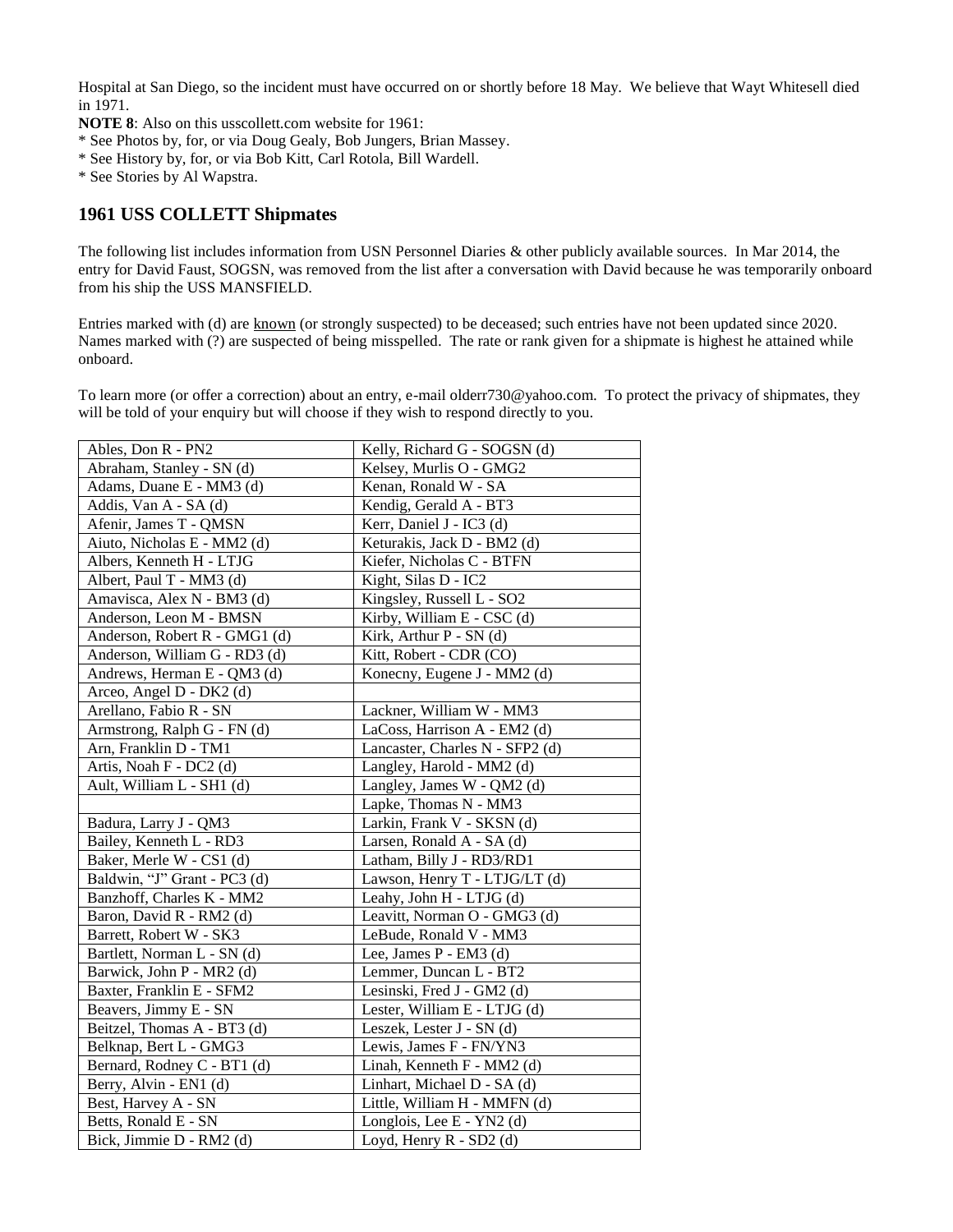| Bigbey, R A - SMCA (d)                     | Lueck, Dwaine I - PN1 (d)          |
|--------------------------------------------|------------------------------------|
| Bird, John P - LTJG (d)                    | Luke, Richard L - BT3              |
| Birk, Arthur P - TM2                       | Lyons, Jack A - MM1/MMC (d)        |
| Bishop, Danny O - MM2                      |                                    |
| Bishop, Roger E - MM3                      | MacLean, William B - IC3           |
| Bivins, Robert C - MM2 (d)                 | Macuse, Florencio P - MM2/MMFN (d) |
| Blackmon, Jimmy R - TM2                    | Madden, Frank E - RD1/RDC (d)      |
| Blankenship, William F - MM3 (d)           | Mai, Robert G - DK3 (d)            |
| Blotter, Paul E - SN                       | Marquez, Gabriel - EN3 (d)         |
| Boatner, Albert E - GMG3                   | Martin, David H - SA (d)           |
| Bohot, Wayne H - FN                        | Martin, Harold D - SA              |
| Bone, "L C" - YN2 (d)                      | Martin, Leyman A - SHSN (d)        |
| Bosley, Bruce A - SOG3                     | Massey, Brian J - SOG3             |
| Boyer, James O - BT3                       | Masten, Wilburn T - SKCA (d)       |
| Brader, Theodore D - SOG2                  | Mauch, Alfred C - GM3 (d)          |
| Brien, Ronald L - RM2 d)                   | May, Michael J - SN                |
| Briggs, Russell A - FTGSN (d)              | Mayer, Earl F - SK3                |
| Brooks, William T - LTJG (d)               | McClain, Robert F - EM2 (d)        |
| Brotkouski, Thomas W - SA/GMG1 (d)         | McClellan, James W - MM2 (d)       |
| Buechler, Larry L - BT2 (d)                | McClure, Richard A - MM2           |
| Bumanglag, Rufino A - EN2 (d)              | McCombs, Adrian D - FA (d)         |
| Bunner, Charles R - MM1 (d)                | McDaniel, Michael F - ETN3 (d)     |
|                                            | McFarland, David J - MM3           |
| Cadwell, Brian C - MM1                     | McKinney, Richard K - SFP2 (d)     |
| Caggiano, Robert R - LTJG (d)              | McLain, Roger S - BTC (d)          |
| Cagle, James A - SD1 (d)                   | McLaughlin, James E - RM2 (d)      |
| Cameron, Alan R - SK2                      | McManus, James J - RM3 (d)         |
| Caples, Robert D - SH3                     | McNally, Thomas J - EMFN (d)       |
| Carter, Dewey D - MM2                      | McNeese, Donald D - CS3 (d)        |
| Casson, Donald W - SN/QM1                  | Medeiros, Patrick E - RDSN (d)     |
| Cawns, Harry W - QM1 (d)                   | Mejia, Charles - SA (d)            |
| Chapman, Nathaniel - SN                    | Melaas, Gary L - SA (d)            |
| Chappell, George W - BT3 (d)               | Merseburgh, Oliver A - SN/FN/BT3   |
| Charbonneau, Richard J - SN                | Middleton, Charles L - BTCA (d)    |
| Chastain, Bennie L - SH1 (d)               | Miller, Alan W - SM3 (d)           |
| Cheek, Lynnis D - TM3                      | Miller, Manley C - PNSN (d)        |
| Chew, David G - ENS                        | Miller, Raymond S - PN2 (d)        |
| Clark, Bruce E - MM1 (d)                   | Mitchell, Calvin A - CSC (d)       |
| Clark, Robert H - MM3 (d)                  | Mitchell, James S - RD2/RDSN (d)   |
| Clark, William L - BTCS (d)                | Mommsen, Durward B - LTJG          |
| Clifton, Jarrell L - SO3                   | Monaco, Vincent F - EN3 (d)        |
| Coffey, James B - BTFN (d)                 | Mooneyham, Stanley F - SM2         |
| Coggin, Patrick H - IC3 (d)                | Moore, Lowell E - FTG3 (d)         |
| Collier, Thomas C - CS1                    | Moore, Walter T - MM1 (d)          |
| Colquhoun, Harry S - FTA2 (d)              | Mootz, Francis J - LTJG            |
| Colquitt, Charles J - TN                   | Mordick, Dennis C - ETN3 (d)       |
| Compton, John W - BMSN (d)                 | Morgan, Norman P - ETN3 (d)        |
| Conrad, Edward E - RD3 (d)                 | Mortenson, Robert L - BT3          |
| Cook, Dennis E - SH3<br>Cook, James R - FN | Nagel, Phillip L - BT3             |
| Cooley, Edward E - GMG3                    | Narvaez, Antonio U - TN/SK3        |
| Cooper, John F - BM2 (d)                   | Nazworth, Tom - BT1 (d)            |
| Cooper, Melvin J - FA/YN3 (d)              | Nelson, Ronald O - SOG2 (d)        |
| Cooper, Omar E - SF1 (d)                   | Neugebauer, Eddie J - QM2 (d)      |
| Cooper, Robert L - FA/CS3                  | Norton, Ernest J - YN3 (d)         |
| Cooper, Russell L - GM3 (d)                | Nothstein, Robert E - MM2          |
| Copeland, Lloyd J - RMSA (d)               | Nuckols, John T - RD3 (d)          |
|                                            |                                    |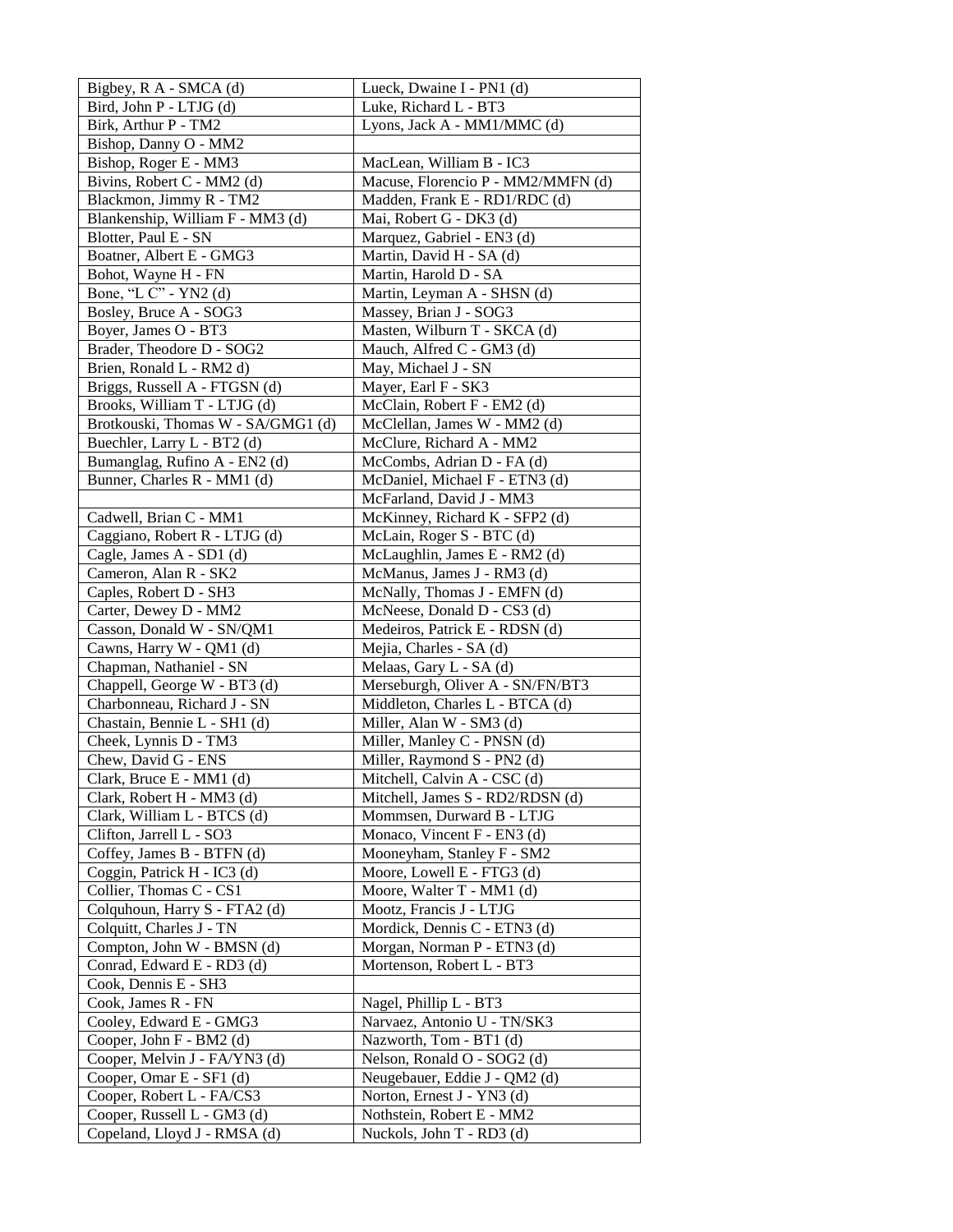| Cordero, Santos - MM1 (d)         |                                 |
|-----------------------------------|---------------------------------|
| Corman, Alexander B - FTASN (d)   | O'Connor, Dennis J - FN         |
| Corrales, Fred A - EM1 (d)        | Ogle, Benjamin C - GMG2 (d)     |
| Correia, Arthur R - BMC (d)       | O'Hare, Grover M - MM3 (d)      |
| Cox, Dennis D - MM3 (d)           | Osborne, Russell E - SOG3 (d)   |
| Cox, Jack L - RD2 (d)             | Owen, Larry K - FN (d)          |
| Crabtree, William D - SA (d)      | Owen, Ronald J - FN (d)         |
| Craine, William M - FTC (d)       |                                 |
| Cross, George B - MM3 (d)         | Palmer, John G - LCDR (XO) (d)  |
| Cruz, Antonio D - TN/SK2 (d)      | Parker, Stanley B - CS3         |
| Cunningham, David H - BT3 (d)     | Parker, Thomas F - MMC/ENS      |
| Curle, Dennis D - RD3             | Pate, Sidney A - TM2 (d)        |
|                                   | Payne, Lynvester - FN (d)       |
| Darrington, Michael W - BT1       | Pennell, James L - BM3 (d)      |
| Davis, Edgar E - SN               | Perkins, Thomas F - SN (d)      |
| Davis, James R - MM2 (d)          | Pettet, Alan L - SA (d)         |
| Davis, Joseph F - LTJG (d)        | Phares, Hubert W - FN           |
| Delgado, John S - SN              | Phillips, Donald B - RD3        |
| Dickey, William M - FN (d)        | Pierce, Bernard E - MM1 (d)     |
| Dillon, Sidney H - SKC (d)        | Porter, Larry L - BM2           |
| Dillon, William L - SN (d)        | Porter, Ronald L - SA           |
| Divins, William G - RD1 (d)       | Post, Walter M - ETRSN/ET1      |
| Dizon, Leonardo O - TN            | Powell, David G - MM3/MM1       |
| Domino, Ronald R - SN (d)         | Price, Ancle L - GMG1 (d)       |
| Doyle, Jack W - FN (d)            | Prisock, Rodger M - MM3 (d)     |
| Doyle, Joe - RM2 (d)              | Provancha, Arthur $E - SN$ (d)  |
| Drath, Allan W - RD3 (d)          | Purdon, Charles B - TM2         |
| Duncan, William S - GM1 (d)       |                                 |
| Dunnuck, James W - IC3            | Rambo, Rex H - LTJG             |
|                                   | Reed, Dennis F - BT1 (d)        |
| Easterday, Harold L - SA/FN (d)   | Renison, Roy A - CSC (d)        |
| Edwards, Barry F - BT2 (d)        | Retif, Lionel J - SA (d)        |
| Edwards, Carl L - GMG3 (d)        | Reynolds, George E - YNSN       |
| Edwards, David C - FTC (d)        | Rhoades, James D - EM3          |
| Elder, Billie J - CS3 (d)         | Rice, Robert L - CS2 (d)        |
| Ellison, Lemmie E - SH3 (d)       | Roberts, Richard D - MM1 (d)    |
| Enano, Herminio - RM1 (d)         | Robertson, Robert A - ETRSN (d) |
| Eppenger, Frank L - GM1 (d)       | Rogers, Francis S - RD1 (d)     |
| Esberger, Edward J - SK2 (d)      | Rogers, Larry H - BT3 (d)       |
|                                   | Romero, Alvin K - EN1 (d)       |
| Fannin, Leander C - CS3 (d)       | Ross, William L - GM3 (d)       |
| Farley, Frank - BM2               | Ruiz, Norberto A - SD2 (d)      |
| Fenn, Richard L - BT2 (d)         | Ryes, Ronald - BT2              |
| Finley, Charles E - TM3           | Ryman, Robert F - SH3           |
| Finton, Larry D - GMG2 (d)        | Rynearson, Dale L - RD3 (d)     |
| Fischer, Bruce L - IC3            |                                 |
| Floyd, Damon M - EMC (d)          | Samples, L A - RDSN             |
| Fondren, William L - SN (d)       | Scerbo, Carl M - SN (d)         |
| Ford, Jerry M - BTFN              | Schlie, Dana A - EMFN (d)       |
| Fowler, Thomas G - HMC (d)        | Schonefeld, Fredrick - APC3/SN  |
| Frederick, Kenneth F - FN/MM1 (d) | Schueller, Herbert R - IC2 (d)  |
| Freliche, Harold J - LTJG         | Schuller, Wayne J - SFP2 (d)    |
| Fry, Gary A - BMSN                | Scorza, Eugene V - SA           |
| Fry, Gerald V - SN (d)            | Scott, Cecil P - MMC (d)        |
| Fuertes, Domingo F - SD1 (d)      | Scott, James M - GMC (d)        |
| Fulford, Ronald E - EMFN (d)      | Shafer, Gordon W - MM3 (d)      |
|                                   | Shaffer, David N - RD3          |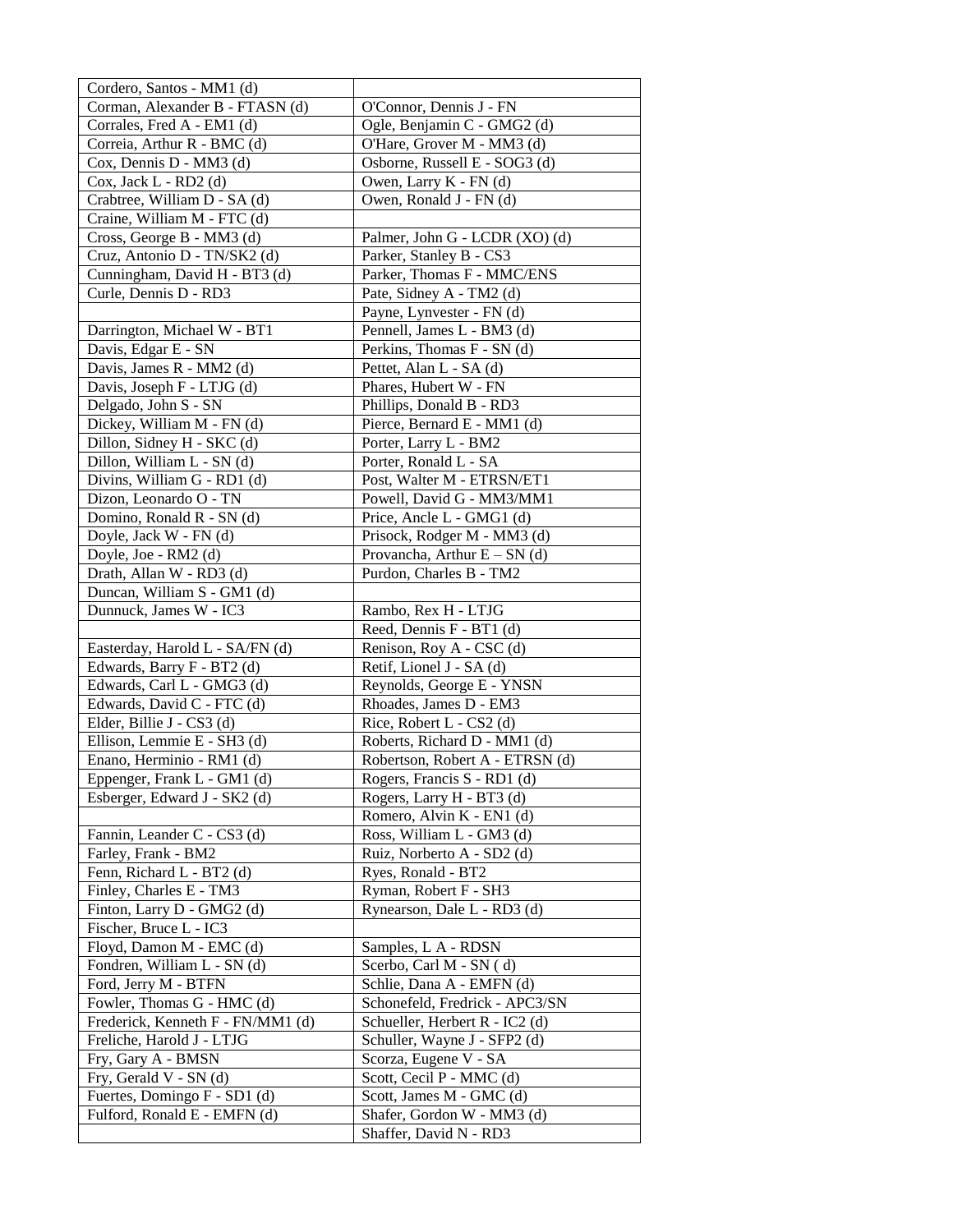| Gaddy, Chester O - SN                             | Shaw, Donald F - SK1 (d)                                  |
|---------------------------------------------------|-----------------------------------------------------------|
| Gallagher, James R - HM1 (d)                      | Shields, James C - EMFN (d)                               |
| Gallegos, Donald L - RM3 (d)                      | Shinall, Benjamin R - FA (d)                              |
| Gangstad, Melvin W - SOG2 (d)                     | Sigala, Raymond - FA/SA (d)                               |
| Garcia, Fred L - FN/SN (d)                        | Simpson, Richard D - EM3 (d)                              |
| Gay, Howard L - MM3 (d)                           | Shinall, Benjamin R - FA                                  |
| Gealy, Lyle D - STG2                              | Sizer, Malcolm A - BT3 (d)                                |
| Geer, Kenneth R - BT3 (d)                         | Slayter, Joe H - EM2 (d)                                  |
| George, Vernon E - RM3 (d)                        | Smith, David D - RM3 (d)                                  |
| Gillies, Tearle A - LTJG (d)                      | Smith, George D - CS2 (d)                                 |
| Girouex, Richard A - MM3 (d)                      | Smith, James D - RMSN (d)                                 |
| Goen, Bennie M - FN (d)                           | Smith, Robert T - SN (d)                                  |
| Goldizen, Bernard H - SOGSA (d)                   | Smith, Stephen H - FTG3                                   |
| Gollotte, John H - GMGSN (d)                      | Sneed, Joe C - SF1 (d)                                    |
| Gomez, Rudy - BT2 (d)                             | Snodgrass, John L - FN/SN (d)                             |
| Gonzales, Gerald R - SN (d)                       | Snyder, John D - BT2 (d)                                  |
| Gonzales, Raymond L - TN/FA/SA (d)                | Songer, George W - RD3 (d)                                |
| Goodwin, Carlos D - FN (d)                        | Soriano, Roberto M - TN (d)                               |
| Grady, James J - YN3 (d)                          | Spahn, Michael J - LTJG                                   |
| Gregory, Ralph P - SH3 (d)                        | Sparks, Gerald V - SN (d)                                 |
| Guerra, Raymond B - BMSN                          | Spears, William E - ETN2 (d)                              |
| Gurley, William C - SA                            | Stammen, Ralph D - SF1 (d)                                |
| Gutierrez, Manuel - MM2 (d)                       | Steinmetz, David J - SA (d)                               |
|                                                   | Sterling, Sidney P - HNSN                                 |
| Haich, Joseph S - MMC (d)                         | Stetler, Harold O - GMG1 (d)                              |
| Hall, Max W - SN (d)                              | Stomberg, Joseph L - SOG2                                 |
| Hamilton, Bobby R - SN (d)                        | Stratton, Edward J - SN (d)                               |
| Hamilton, Herman W - MM1 (d)                      | Strong, Richard W - EM2 (d)                               |
| Hamilton, Leroy - CS1 (d)                         | Surritte, Ralph W - SN (d)                                |
| Hamilton, Meredith - GMCA (d)                     | Swain, Robert L - SK3 (d)                                 |
| Hammarstrom, James E - BTFN                       | Swartz, Ronald P - SM2 (d)                                |
| Hannah, Vance A - BT1                             |                                                           |
| Hanson, Marvin G - RM2 (d)                        | Teegarden, Leslie E - RM3 (d)                             |
| Harden, Harold E - LTJG                           | Tercenio, Rogelio E - TN/SD3                              |
| Hardesty, Ivan - SOG2 (d)                         | Thomas, Kenneth H - SA (d)                                |
| Harris, Edward B - FTG2 (d)                       | Thomas, Leon K - RD2 (d)                                  |
| Hart, Donald R - BMSN (d)                         | Thornton, James M - QM1 (d)                               |
| Hart, James F - SH3 (d)                           | Threatt, Joe R - RDSN                                     |
| Hartsfield, Edgar L - RMC (d)                     | Thurner, Walter R - RD3                                   |
| Hartzog, Albert E - SN<br>Harvey, Thomas E - ETN3 | Tison, Stephen A - BTFN<br>Tofanelli, Raymond F - BM1 (d) |
| Hatter, Jimmy L - FN                              | Touchstone, Arthur J - EM3 (d)                            |
| Hayes, Sylvester - GM2 (d)                        | Trammell, William J - ETN2                                |
| Haynes, Lawrence E - SN (d)                       | Trimble, Eugene L - MM3 (d)                               |
| Haynie, Michael L - RM3 (d)                       | Trusty, Michael S - FA (d)                                |
| Head, Marvin S - GMG2 (d)                         | Turner, Bill S - BT2                                      |
| Heim, Richard H - SN                              |                                                           |
| Henderson, Carl E - TN (d)                        | Vaneeckhoutte, Norman L - MM3                             |
| Henderson, Marvin - BM2 (d)                       | VanTassel, Kenneth P - RD2                                |
| Henry, Michael C - LT                             | Vicars, Michael B - FN (d)                                |
| Hernandez, Leon - FA/SN/CS3 (d)                   | Vicek, Raymond L - SMSA (d)                               |
| Heusner, Dale W - BT2 (d)                         | Vick, Henry L - RD3                                       |
| Hewlett, Edward A - GMG1                          | Vondrachek Joseph A - RD3 (d)                             |
| Higgens, Allan D - SA (d)                         | VonHillebrandt, Volker - ETN2                             |
| Hines, James E - RD2                              |                                                           |
| Hoagland, George L - SN (d)                       | Wait, Larry C - SH3/SK3 (d)                               |
| Hockensmith, William O - BM1 (d)                  | Wait, William E - RDSN (d)                                |